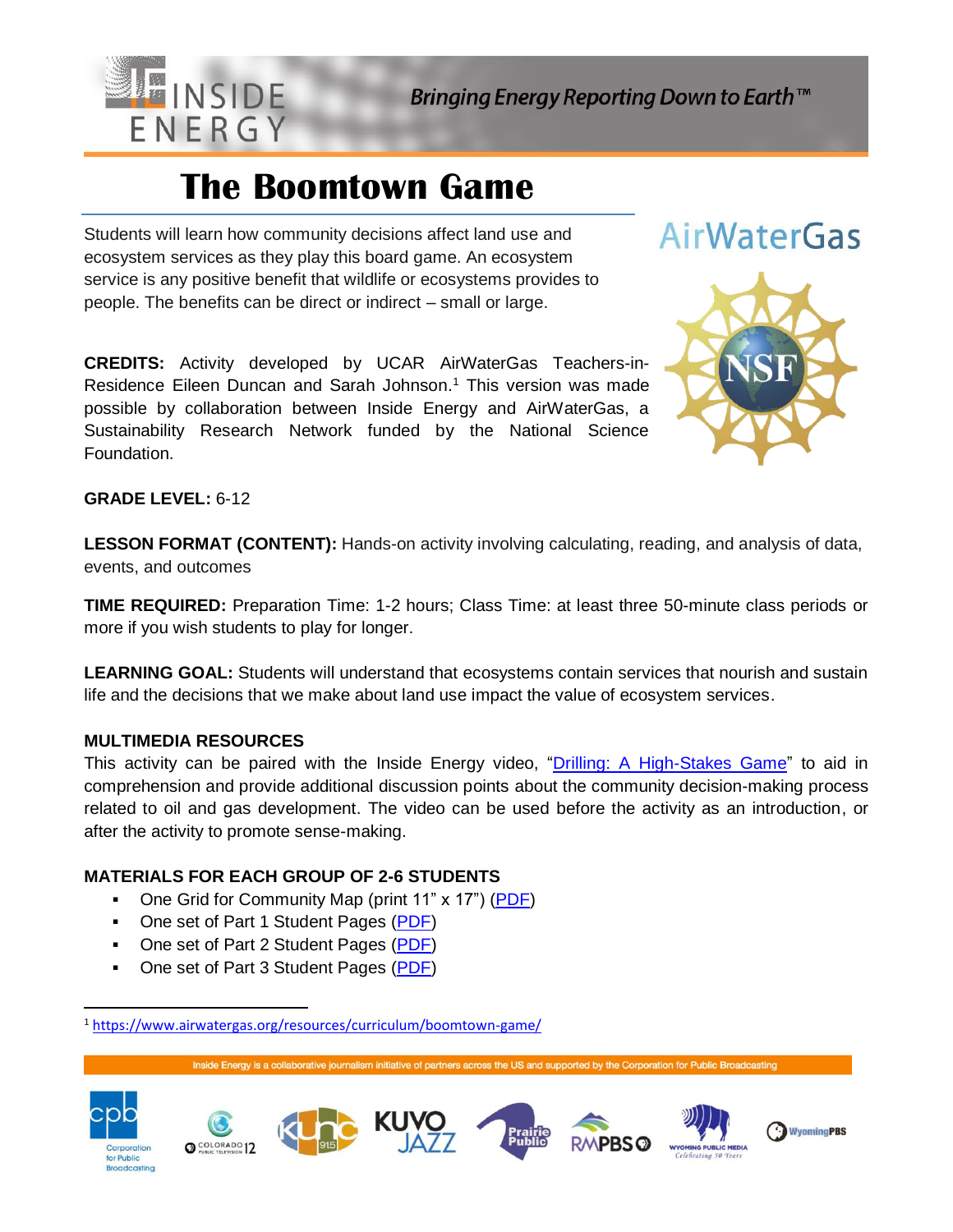- Colored pencils or markers
- One 10-sided die
- Calculator
- **Ruler**

# **MATERIALS FOR THE CLASS**

- One set of game cards [\(PDF\)](http://insideenergy.org/wp-content/uploads/2018/01/boomtown-cards.pdf)
- One Boomtown Game Board [\(PDF\)](http://insideenergy.org/wp-content/uploads/2018/01/Boomtown-Game-Board.pdf)
- One 10-sided die (in addition to the dice for groups)

# **STANDARDS**

*Next Generation Science Standards*

- *MS ESS3-4 Construct an argument supported by evidence for how increases in human population and per-capita consumption of natural resources impact Earth's systems.*
- *HS-ESS3.A All forms of energy production and other resource extraction have associated economic, social, environmental, and geopolitical costs and risks as well as benefits. New technologies and social regulations can change the balance of these factors.*
- *HS-ESSC.C The sustainability of human societies and the biodiversity that supports them requires responsible management of natural resources.*
- *Science and Engineering Practices: Analyzing and Interpreting Data, Constructing Explanation and Designing Solutions Engaging in Argument from evidence*
- *Crosscutting Concepts: Cause and Effect, Systems and System Models, Stability and Change*

*Colorado Academic Standards - Science*

- *SC09-GR.HS-S.3-GLE.5 There are costs, benefits, and consequences of exploration, development, and consumption of renewable and nonrenewable resources.*
- *SC09-GR.6-S.3-GLE.3 Earth's natural resources provide the foundation for human society's physical needs. Many natural resources are nonrenewable on human timescales, while others can be renewed or recycled.*
- *SC09-GR.8-S.2-GLE1 Human activities can deliberately or inadvertently alter ecosystems and their resiliency*

*AP Environmental Science – The Living World*

• *Ecosystem Diversity (Biodiversity; natural selection; evolution; ecosystem services)*

# **LESSON PREP**

- 1. Print the game board (in color, if possible, and on 11 x 17" paper). Cut out the game board sides and attach them to make a square board, much like a Monopoly game. Cut out the game pieces – the circles with community numbers that are in the dame document as the game board. Consider laminating the game board and pieces if you are intending to use the game repeatedly.
- 2. Print the game cards double sided and cut them out along the lines separating cards.
- 3. Arrange your classroom to accommodate six groups. Each group should not have more than six students and no less than three students. You'll need an additional table for the game board that all students can access.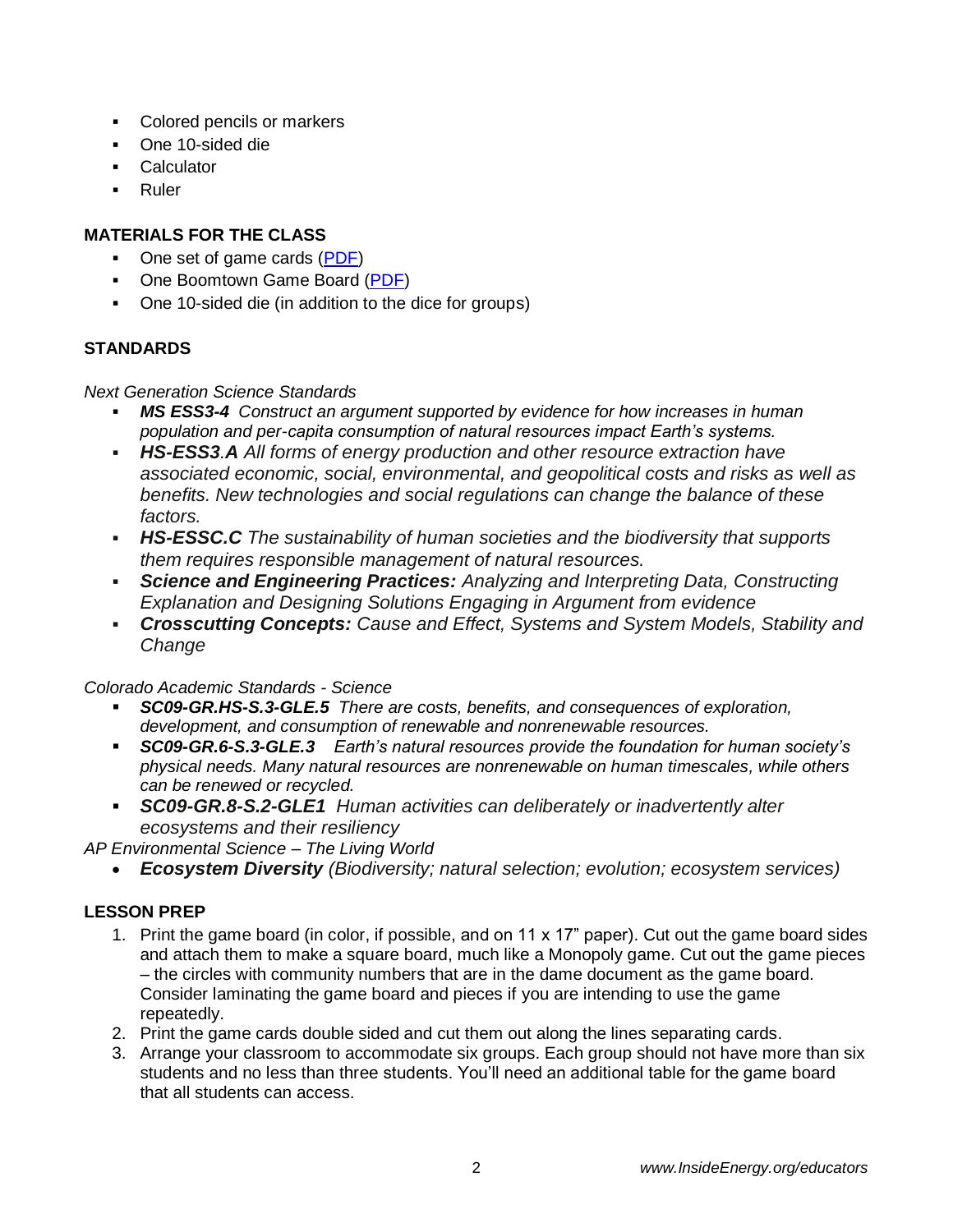4. Copy one set of activity sheets for each group (six total).

#### **INTRODUCTION**

Boomtown Monopoly is a lesson in how human population and consumption of natural resources impact Earth's systems. Students from grades 6 through 12 can play as well as some introductory college courses. While created for science classes, this game could be played in social studies, economic, geography and history classes as well.

The goal of the game is to help students consider how humans use and develop land over time, how ecosystems around us are affected by land use decisions. There is a value to ecosystems that is obvious, such as a value of the timber in a forest, and then there is a value that is often hidden, such as how water is cleaned when traveling through the forest soils.

#### **DIRECTIONS**

#### **Part 1: Build a Community**

- 1. Have students brainstorm as a class the types of places that are in their community. (*Students may mention apartments or houses, stores, restaurants, factories, for example*). Have students group the places they brainstormed into three categories: residential areas, commercial areas, and industrial areas. Explain that some areas have mixed residential, commercial, and industrial areas and there can be open land that is unused surrounding a town. Some communities have a river that flows through it or lakes and reservoirs. Some towns/cities are in or near forest or grassland ecosystems.
- 2. Have students work in small groups (3-6 students) to create a map of a fictional community that they will use to play the game. Handout the "Building Your Community Instructions" handout, one "Grid for Community Map," colored pencils, and a ruler to each group.
- 3. Once students complete their initial community layout, handout "Providing Power to Your Town." Give each group a list of available energy types for their community. Ask them to complete the "Energy Selection Worksheet" in the hangout.
- 4. Handout the "Adding Energy to Your Town," and ask students to place energy power plants on their maps.
- 5. Collect the maps and keep them for part 2. Make sure that the names of the students in each group are on each map.



Above: Example of a student-made community map, with colors and symbols relating to the key in the "Building Your Community Instructions" handout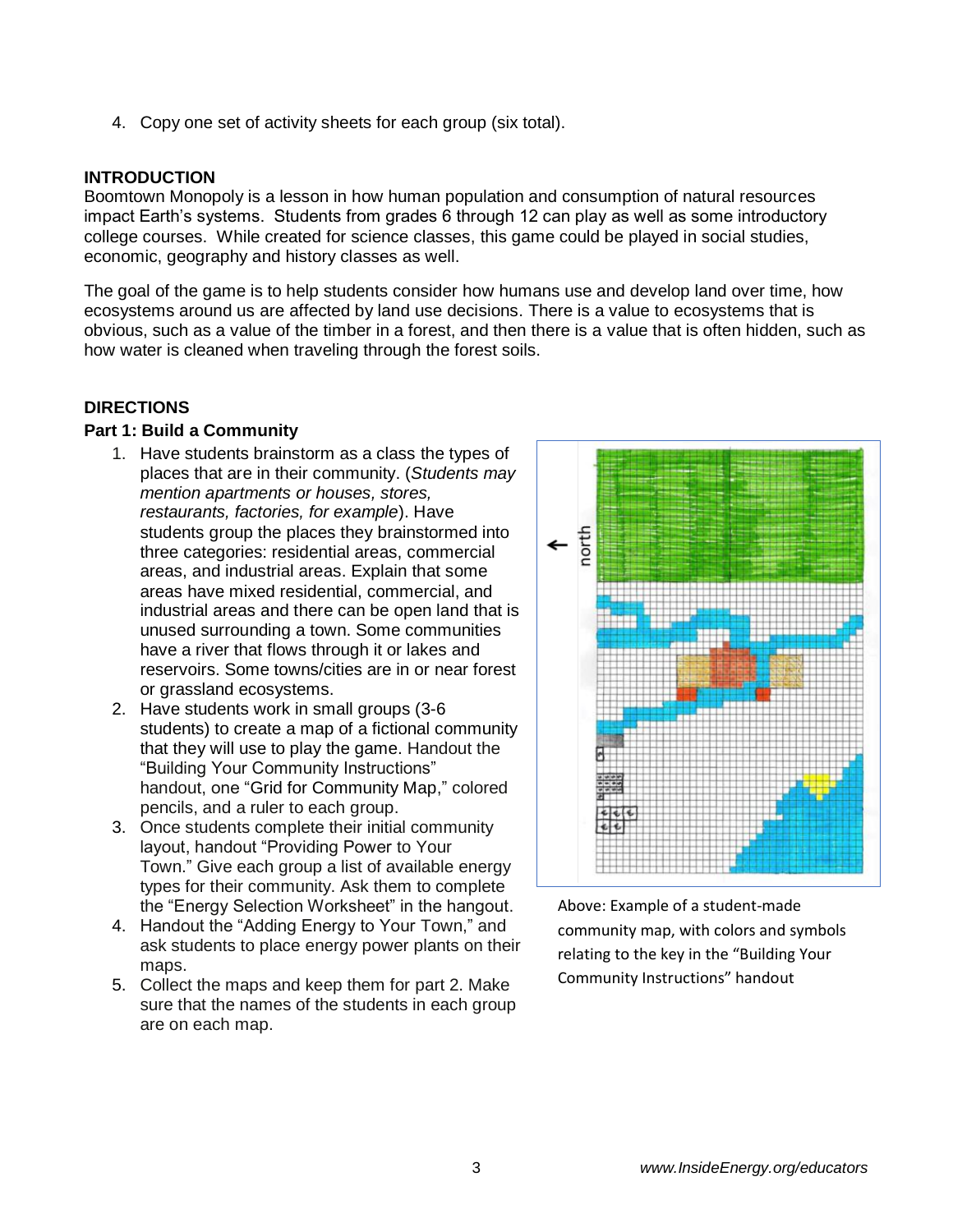### **Part 2: Play the Game**

- 1. Briefly discuss with students some ways humans can impact their environments. (Examples can include waste management, use of natural resources, pollution of air and water, changing land use). Tell students that as they play the Boomtown game, they will need to make choices that have impacts on the local environment, their city budget, or both. Students will be able to see how their community changes over time and what impacts occur.
- 2. Have students sit in the same groups as during Part 1. Handout the community maps, one set of the Part 2 Student Pages. Make sure that each group has a calculator.
- 3. Assign a number between 1 and 6 to each community. Have groups make a sign for their community number. (During the game there are times when communities interact, so they will need to be able to find each other.)
- 4. Review the student pages as a class. Ask students to choose roles (Banker, Population Manager, Energy Manager, Open Space Manager, Forest Manager, Water Manager). If groups are small, ask students to take more than one role. Note, both the banker and open space manager jobs are the busiest so should be only done by one person. Students should double up on the other four jobs if needed.
- 5. Have students play the game for at least 45 minutes. Play longer if time permits. Students will see greater changes and more impacts to their communities by playing the game for more time. If possible, allow 2-3 class periods for game play.
- 6. While playing the game students will be keeping track of the number of squares on the community map. This is for ease of keeping track of how much land is being used for what. Remind students that when asked for acreage that they need to add a 0 to their number of squares, since 1 square = 10 acres.
- 7. Have groups collect all their game materials in a folder at the end of each period of game play. The materials will be used in Part 3, too.

#### **Part 3: Boomtown Game Analysis**

- 1. Have students look at their community map and note that, generally, there are three ecosystems in the communities they created: Water (river and lake), a forest, and open space (grasslands). Ask students what kinds of things do they think these ecosystems provide to them and their community. (*Students may suggest clean water, food, beautiful places, places to run and walk, clean air*). Explain that these things we get from ecosystems are called "ecosystem services" and a monetary value can be associated with each to help communities with decisionmaking.
	- $\circ$  Ecosystem services can be provisioning meaning they provide humans with certain things like food, wood, water.
	- $\circ$  Ecosystem services can be regulating meaning they store carbon, purify water, clean the air, control flooding.
	- $\circ$  Ecosystem services can be supporting meaning they help with soil formation, photosynthesis, support and provide biodiversity, habitats for animals.
	- $\circ$  And, ecosystem services can be cultural meaning they supply aesthetics (beauty), allow for recreation, and education, etc.
- 2. Tell students that in this part of the activity, they will analyze how changes to land use during the game affected ecosystem services.
- 3. Have students sit in their groups and hand back their Community Maps and all worksheets used in the game and complete their Game Analysis Worksheets using information from their worksheets as well as their community maps.